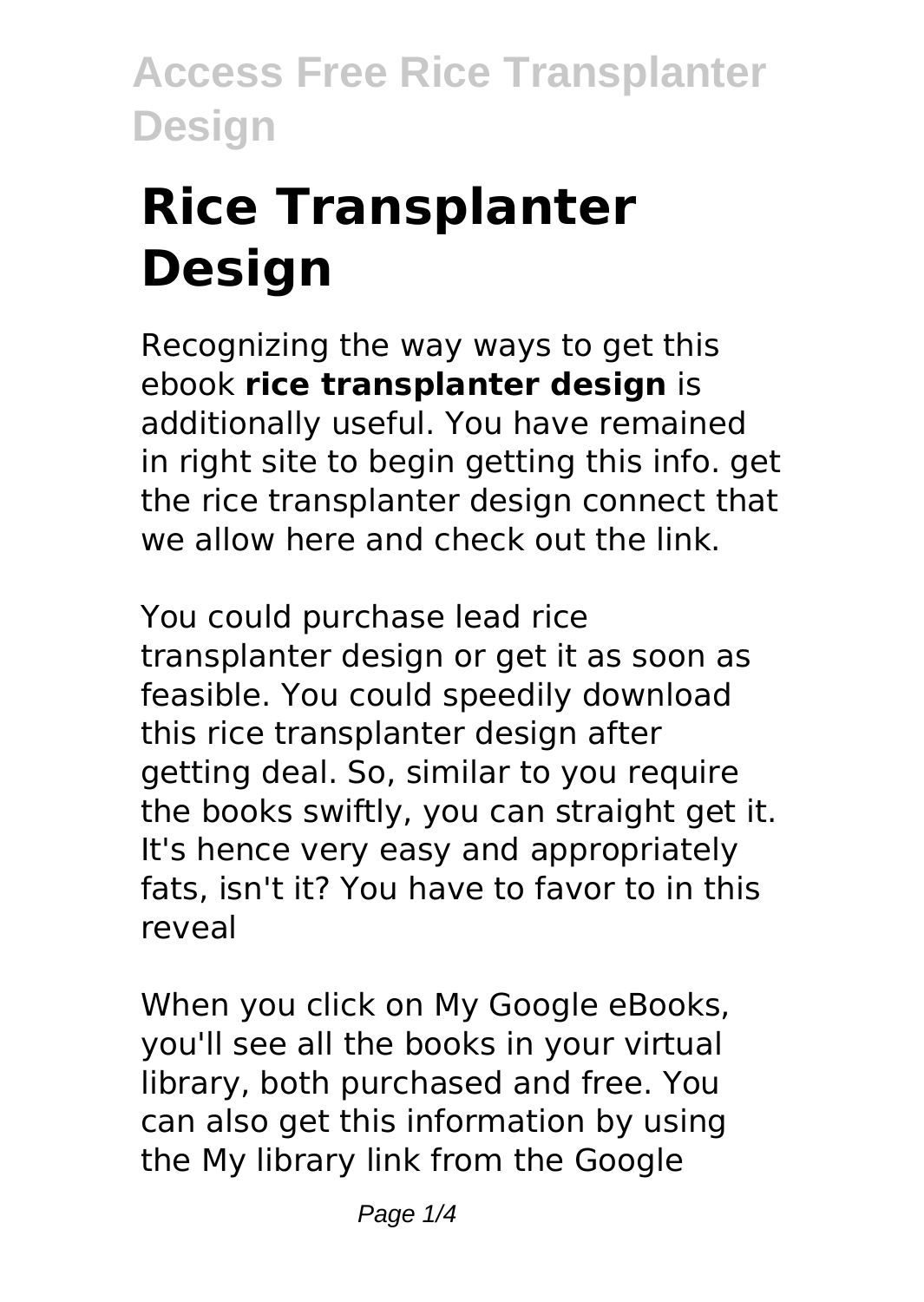Books homepage. The simplified My Google eBooks view is also what you'll see when using the Google Books app on Android.

#### **Rice Transplanter Design**

A consortium led by Kubota Construction Co., Ltd. (a wholly owned subsidiary of Kubota Corporation; Head Office: Naniwaku, Osaka, Japan; President and Representative Director: Mutsuo Uchida; hereinafter "Kubota Construction") has won the contract to undertake the Project for Expansion of Water Supply System in Ta Khmau, a city in Kandal Province in the Kingdom of Cambodia.

#### **Consortium Led by Kubota Construction Wins Contract for ...**

Since Kubota first launched its farm tractors in 1960, the "Made-in-Japan" Kubota tractors have always leading the market. Today, Kubota offers a full selection of products from small to largesized tractors for diverse applications and scales.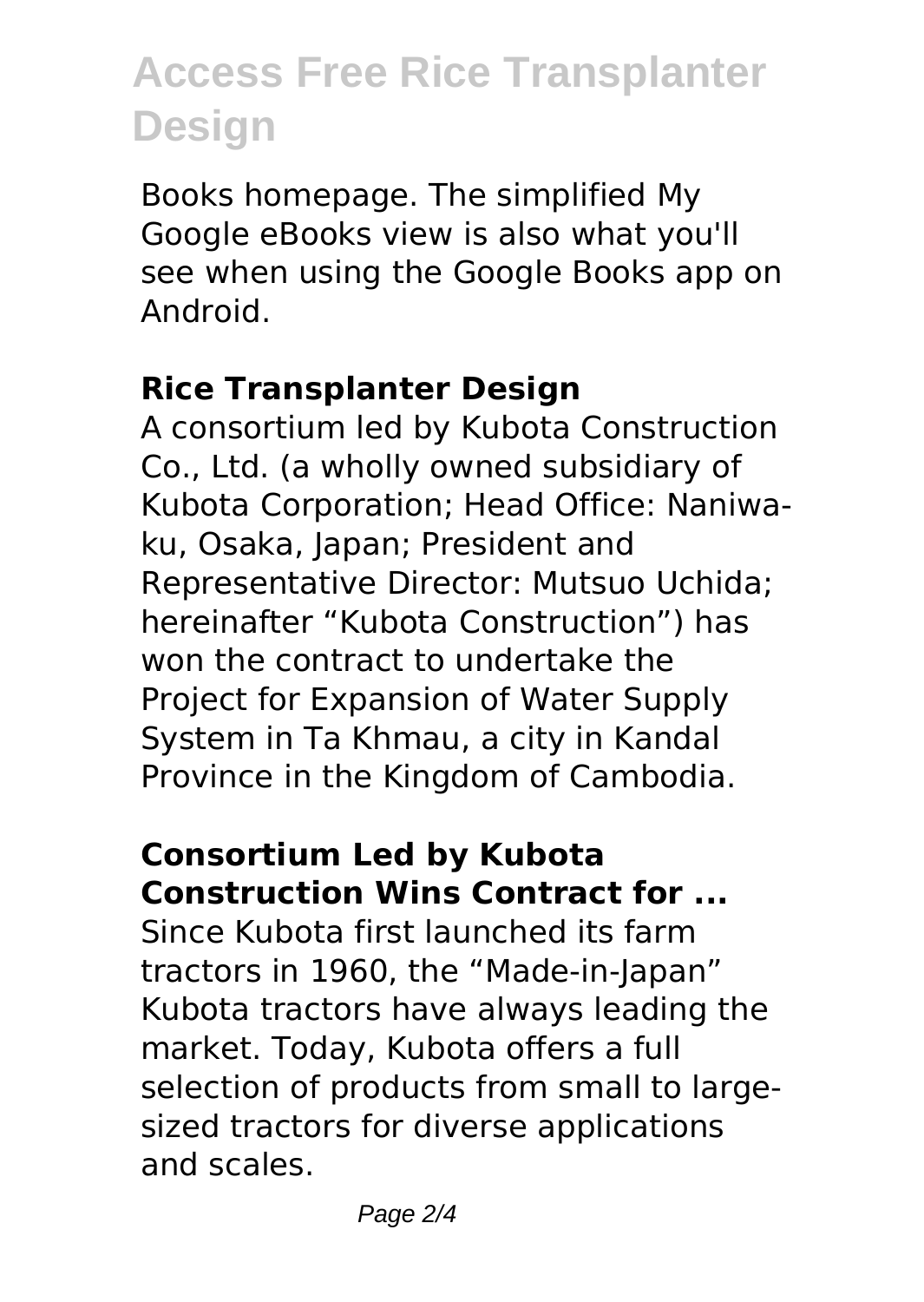### **Tractor | Products & Solutions | Kubota Global Site**

KisanKraft is a manufacturer, designer, importer and distributor of affordable farm equipment suited to the needs of small and marginal farmers. We have more than 300 models of small machineries, covering all major operations of cultivation. Our products are approved by FMTTI and empanelled by most states under subsidy programs for farm mechanization.

#### **Home - KisanKraft**

Considering the importance of agriculture in ensuring food and nutritional security, Agricultural Engineering department had been incepted at Indian Institute of Technology, Kharagpur in 1952 according to the recommendation of the Dhar committee appointed by the Board of Governors.

### **Indian Institute of Technology**

Page 3/4